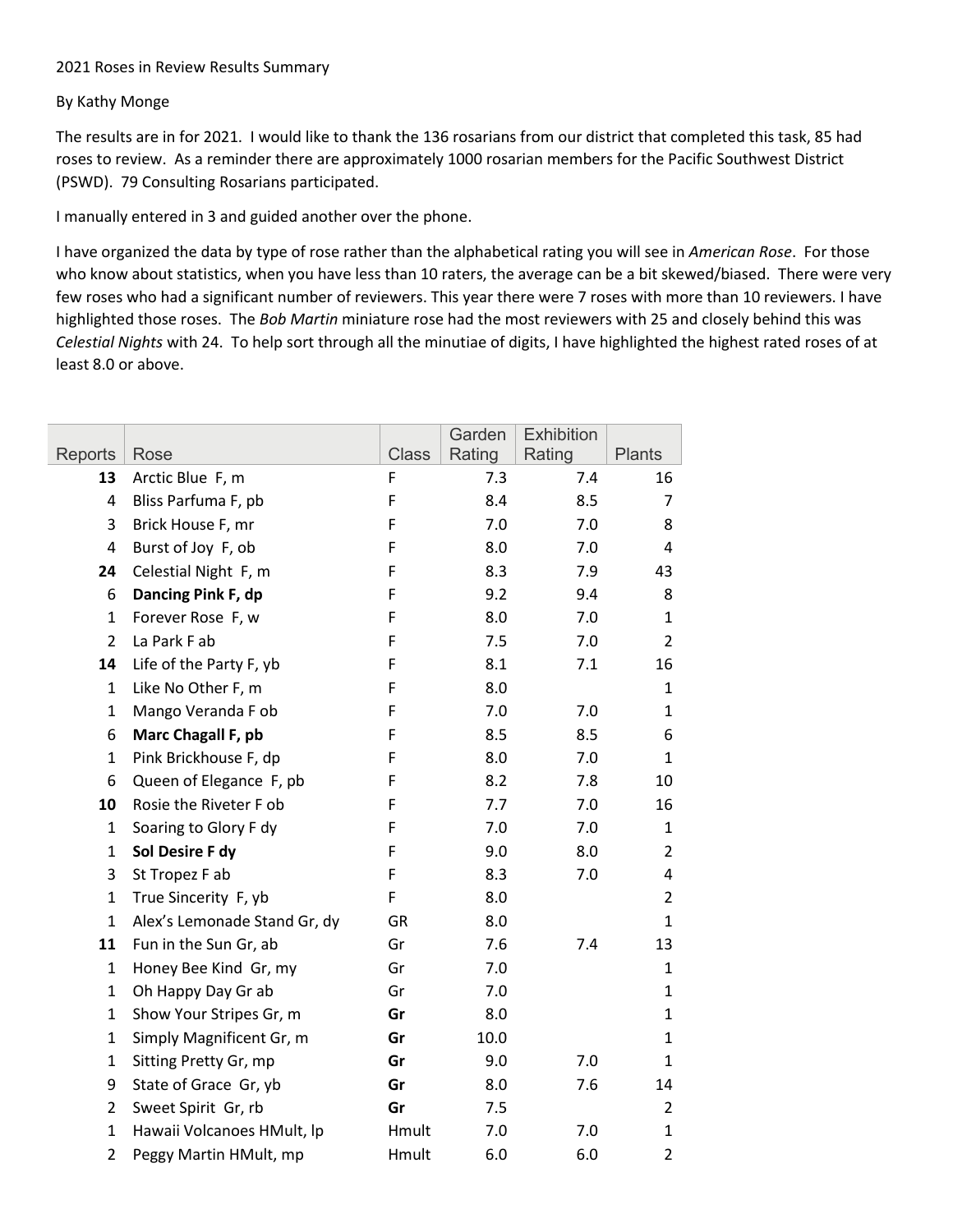| $\overline{2}$ | Beautiful Day HT, ab             | HT    | 7.5  | 8.0  | 4              |
|----------------|----------------------------------|-------|------|------|----------------|
| 12             | Della Reese HT, dp               | HT    | 7.6  | 7.7  | 19             |
| 1              | Dr Jane Goodall HT pb            | HT    | 7.0  |      | 1              |
| 2              | Enchanted Peace HT, ab           | HT    | 8.0  |      | $\overline{2}$ |
| 6              | Hot Prince HT, rb                | НT    | 9.0  | 9.0  | 6              |
| 4              | Julie Andrews HT, pb             | НT    | 7.8  | 7.0  | 6              |
| 3              | King Kong HT ab                  | НT    | 7.0  | 6.7  | 4              |
| 2              | Le Petit Prince HT, m            | HT    | 9.5  | 6.0  | $\overline{2}$ |
| 6              | Love at First Sight HT, rb       | НT    | 8.0  | 7.8  | 7              |
| 3              | <b>Moonlight Romantica HT my</b> | НT    | 8.0  | 10.0 | 4              |
| 1              | Nora Virginia HT, yb             | HT    | 8.0  |      | 1              |
| 1              | Odd Fellows' Bicentennial HT, pb | HT    | 10.0 | 9.0  | 1              |
| 8              | Painted Porcelain HT, pb         | HT    | 7.4  | 6.5  | 10             |
| 8              | Perfume Factory HT, m            | НT    | 7.9  | 7.8  | 8              |
| 3              | Pinkerbelle HT pb                | НT    | 6.7  | 6.0  | 3              |
| 1              | Robert Bruce HT, my              | HT    | 8.0  | 8.0  | $\overline{2}$ |
| 3              | Shirley's Bouquet HT w           | НT    | 6.7  | 6.0  | 3              |
| 4              | Stiletto HT, dp                  | НT    | 8.0  | 7.7  | 4              |
| 1              | Sugar Plum HT, m                 | НT    | 9.0  |      | 1              |
| 7              | Sweet Mademoiselle HT pb         | HT    | 7.7  | 7.2  | 16             |
| 1              | True Inspiration HT, pb          | HT    | 7.0  | 7.0  | 1              |
| 1              | True Passion HT, or              | HT    | 7.0  |      | $\overline{2}$ |
| 2              | Bathsheba LCl ab                 | LCI   | 7.5  | 8.0  | $\overline{2}$ |
| 1              | Kiss Me Kate LCI Ip              | LCI   | 9.0  | 9.0  | 6              |
| 2              | Tangerine Skies LCl ob           | LCI   | 8.5  | 8.0  | 3              |
| 1              | The Albrighton Rambler LCI, Ip   | LCI   | 7.0  |      | $\overline{2}$ |
| 25             | Bob Martin Min dy                | Min   | 7.8  | 8.1  | 45             |
| 1              | Candy Sunblaze Min, rb           | Min   | 7.0  |      | $\mathbf{1}$   |
| 1              | Empty Pockets Min, Ip            | Min   | 6.0  | 6.0  | 1              |
| $\mathbf{1}$   | Hot & Sassy Min or               | Min   | 7.0  | 6.0  | 1              |
| $\overline{2}$ | Life's Little Pleasures Min, m   | Min   | 7.5  | 6.0  | $\overline{2}$ |
| 2              | Perfect Moment Min, yb           | Min   | 7.5  | 7.5  | $\overline{2}$ |
| 1              | Rachel Marie Min, rb             | Min   | 7.0  | 7.0  | 1              |
| 5              | <b>Swirly Pop Min yb</b>         | Min   | 8.4  | 9.3  | 9              |
| 1              | Aristides MinFl,ab               | MinFl | 7.0  | 8.0  | 1              |
| 4              | Dream Catcher MinFl rb           | MinFl | 8.0  | 8.0  | 4              |
| 3              | Old Tappan MinFl op              | MinFl | 8.3  | 8.0  | 3              |
| 3              | Pat Shanley MinFl pb             | MinFl | 7.7  | 7.7  | 6              |
| 1              | Vernon's Laugh MinFl pb          | MinFl | 9.0  | 8.0  | 1              |
| 1              | Code of Honor MinFl rb           | MinFl | 8.0  | 9.0  | 1              |
| 2              | Kendyl Marie Pol, dp             | Pol   | 9.0  | 8.0  | $\overline{2}$ |
| 2              | Pretty Polly Lavender Pol, m     | Pol   | 7.5  | 7.0  | $\overline{2}$ |
| 6              | Pretty Polly Pink Pol, dp        | Pol   | 8.7  | 8.3  | 7              |
| 2              | Pretty Polly White Pol, w        | Pol   | 7.5  | 7.0  | $\overline{2}$ |
| 7              | Children's Hope Pol, mr          | Poly  | 8.4  | 7.7  | 9              |
| 4              | Crazy Love S, ob                 | S     | 7.8  | 8.0  | 4              |
| 3              | Desdemona S w                    | S     | 8.7  | 7.7  | 3              |
| 4              | Eyeconic Mango Lemonade S ab     | S     | 8.5  | 8.0  | 7              |
|                |                                  |       |      |      |                |